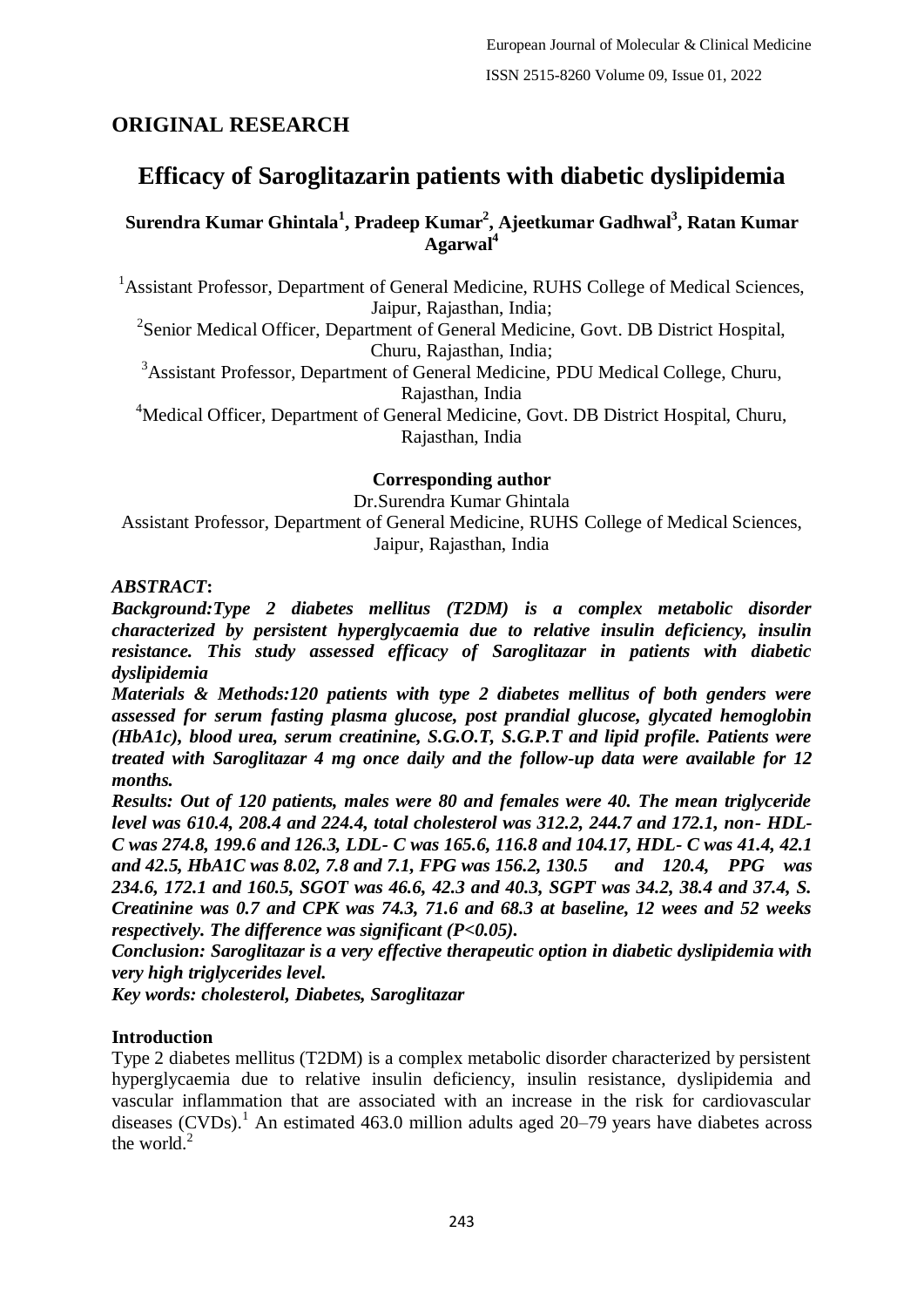Cardiovascular disease (CVD) is the major cause of morbidity and mortality in individuals with type 2 diabetes mellitus and responsible for 75% of deaths among type 2 diabetes patients.<sup>3</sup> There is also 2- to 4-fold increase in cardiovascular events (coronary heart disease, stroke and peripheral vascular disease) when compared with nondiabetic patients. 4

Saroglitazar is the novel molecule approved in India for the management of DD. It is the first dual peroxisome proliferator activated receptor (PPAR)-a/g agonist to have successfully completed its clinical research and to be approved for clinical use anywhere in the world.<sup>5</sup> In previous studies, saroglitazar has shown significant benefit in terms of improvement in lipid and glycemic parameters with good safety profile. There has been a 46.7% decrease in TG, 32.5% decrease in non-HDL-C, 0.3% absolute reduction in glycosylated hemoglobin (HbA1c) with saroglitazar 4 mg in Indian DD patient.<sup>6</sup> This study assessed efficacy of Saroglitazar in patients with diabetic dyslipidemia .

### **Materials & Methods**

The present study comprised of 120 patients with type 2 diabetes mellitus of both genders. All patients were informed regarding the study and their written consent was obtained.

Demographic data such as name, age, gender etc. was recorded. In all patients, parameters such as serum fasting plasma glucose, post prandial glucose, glycated hemoglobin (HbA1c), blood urea, serum creatinine, S.G.O.T, S.G.P.T and lipid profile were assessed. Patients were treated with Saroglitazar 4 mg once daily and the follow-up data were available for 12 months. Results were studied statistically. P value less than 0.05 was considered significant.

## **Results**

| <b>Table I Distribution of patients</b> |  |
|-----------------------------------------|--|
|-----------------------------------------|--|

| <b>Total-120</b>       |  |                |  |  |
|------------------------|--|----------------|--|--|
| Gender<br><b>Males</b> |  | <b>Females</b> |  |  |
| Number                 |  | -40            |  |  |

Table I, graph I shows that out of 120 patients, males were 80 and females were 40.

### **Graph IDistribution of patients**

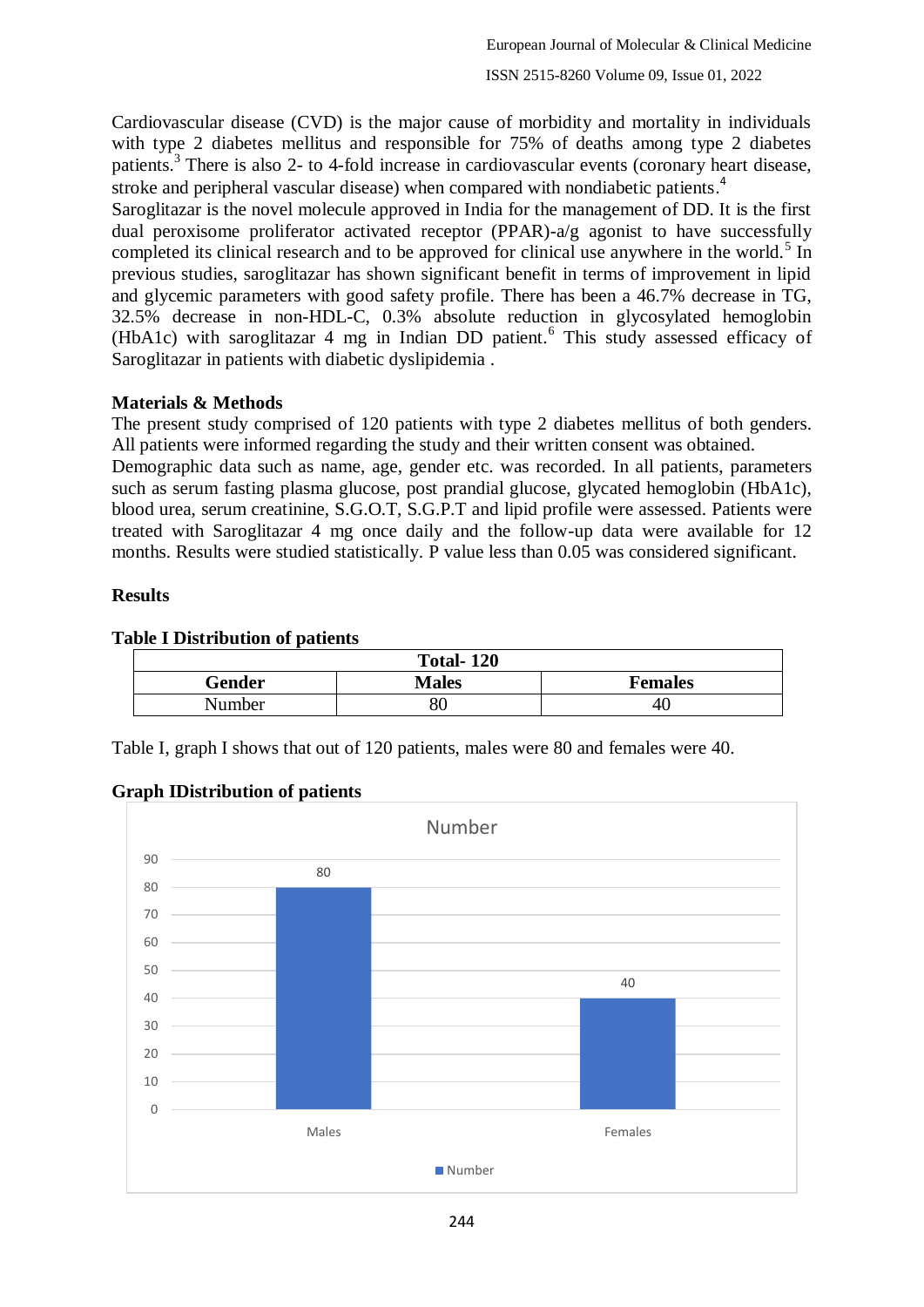| <b>Parameters</b> | <b>Baseline</b> | 12 weeks | 52 weeks | P value |
|-------------------|-----------------|----------|----------|---------|
| Triglyceride      | 610.4           | 208.4    | 224.4    | 0.01    |
| Total cholesterol | 312.2           | 244.7    | 172.1    | 0.03    |
| Non-HDL-C         | 274.8           | 199.6    | 126.3    | 0.05    |
| LDL-C             | 165.6           | 116.8    | 104.17   | 0.04    |
| HDL-C             | 41.4            | 42.1     | 42.5     | 0.02    |
| HbA1C             | 8.02            | 7.8      | 7.1      | 0.01    |
| <b>FPG</b>        | 156.2           | 130.5    | 120.4    | 0.02    |
| <b>PPG</b>        | 234.6           | 172.1    | 160.5    | 0.04    |
| <b>SGOT</b>       | 46.6            | 42.3     | 40.3     | 0.46    |
| <b>SGPT</b>       | 34.2            | 38.4     | 37.4     | 0.31    |
| S. Creatinine     | 0.7             | 0.7      | 0.7      | 0.54    |
| CPK               | 74.3            | 71.6     | 68.3     | 0.17    |

#### **Table II Assessment of parameters**

Table II, graph II shows that mean triglyceride level was 610.4, 208.4 and 224.4, total cholesterol was 312.2, 244.7 and 172.1, non- HDL- C was 274.8, 199.6 and 126.3, LDL- C was 165.6, 116.8 and 104.17, HDL- C was 41.4, 42.1 and 42.5, HbA1C was 8.02, 7.8 and 7.1, FPG was 156.2, 130.5 and 120.4, PPG was 234.6, 172.1 and 160.5, SGOT was 46.6, 42.3 and 40.3, SGPT was 34.2, 38.4 and 37.4, S. Creatinine was 0.7 and CPK was 74.3, 71.6 and 68.3 at baseline, 12 wees and 52 weeks respectively. The difference was significant  $(P<0.05)$ .



#### **Graph IIAssessment of parameters**

#### **Discussion**

Diabetes and diabetic dyslipidemia with high triglycerides (TGs) are commonly associated. Diabetic dyslipidemia (DD) is an important factor contributing to the increased risk of CVDs.<sup>7</sup> Studies have shown that three out of four diabetes patients globally have associated dyslipidemia.<sup>8</sup> DD, also known as atherogenic dyslipidemia, is the triad of high triglycerides (TG), higher proportion of small dense low density lipoprotein cholesterol (sd-LDL-C) and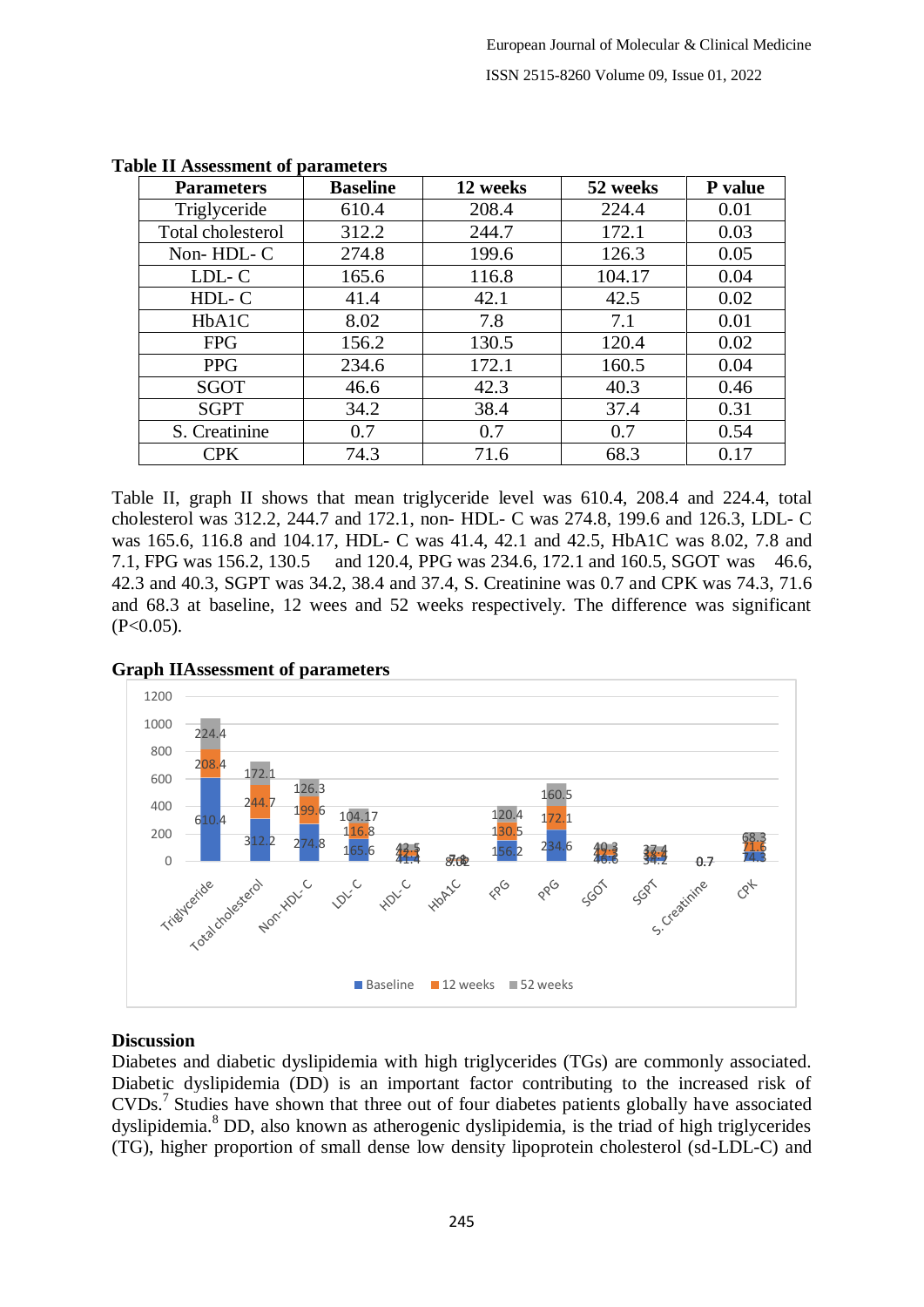low high density lipoprotein cholesterol (HDL-C).<sup>9,10</sup> This study assessed efficacy of Saroglitazar in patients with diabetic dyslipidemia.

In present study, out of 120 patients, males were 80 and females were 40. Krishnappa et al<sup>11</sup> assessed the efficacy and safety of saroglitazar (2 mg and 4 mg) as compared to pioglitazone 30 mg on glycemic control in patients with type 2 diabetes mellitus. Patients received oncedaily doses of either saroglitazar or pioglitazone (1:1:1 allocation ratio) for a total of 24 weeks. Patients were continued in a double- blind extension period for an additional 32 weeks. Efficacy evaluations of glycemic parameters and other lipid parameters were conducted at week 12, 24 and 56 and compared to the baseline levels. A total of 1155 patients were enrolled in this study. The baseline characteristics were similar between the three treatment groups. The within group mean  $(\pm SD)$  change in HbA1c (%) from baseline of the saroglitazar (2 mg and 4 mg) and pioglitazone treatment groups at week 24 were: −1.38±1.99 for saroglitazar 2 mg; −1.47±1.92 for saroglitazar 4 mg and −1.41±1.86 for pioglitazone, respectively. Statistically significant reduction from baseline in HbA1c was observed in each treatment group at week 24 with p-value

We found that mean triglyceride level was 610.4, 208.4 and 224.4, total cholesterol was 312.2, 244.7 and 172.1, non- HDL- C was 274.8, 199.6 and 126.3, LDL- C was 165.6, 116.8 and 104.17, HDL- C was 41.4, 42.1 and 42.5, HbA1C was 8.02, 7.8 and 7.1, FPG was 156.2, 130.5 and 120.4, PPG was 234.6, 172.1 and 160.5, SGOT was 46.6, 42.3 and 40.3, SGPT was 34.2, 38.4 and 37.4, S. Creatinine was 0.7 and CPK was 74.3, 71.6 and 68.3 at baseline, 12 weeks and 52 weeks respectively. PPAR agonists have been reported to inhibit vascular smooth muscle cell proliferation, decrease the risk of thrombosis and suppression of atherosclerosis or restenosis. So, PPAR agonists have a potential to improve restoration of the cardiovascular system and its associated cardiovascular risk. Mori et  $al<sup>12</sup>$  observed the improvement of the cardiovascular system and its associated cardiovascular risk in a preclinical study. In this pre-clinical study, the effect of PPAR  $\gamma$  agonist (pioglitazone) was studied to evaluate the improvement of cardiac function. The authors investigated the combined administration of pioglitazone and adipose tissue-derived regenerative cells in a rat ischemic cardiomyopathy model. They observed stronger improvement of cardiac function and enhancement of adiponectin paracrine effects.

Shetty et  $al<sup>13</sup>$  evaluated the safety and efficacy of saroglitazar 4 mg once daily in clinical practice. Patients with type 2 diabetes (with on-going antidiabetic medication), age above 18 years, and triglycerides  $\geq 200$  mg/dL were included. A total 2804 patients with a mean duration of diabetes 6.29 years were included in this analysis. The baseline demographic profile was: mean age of 53 years, mean body weight 72.3 kg and mean BMI of 27 kg/m2. 62.5% patients were male and 57.8% were reported to be on statin therapy at baseline. All 2804 patients were on antidiabetic medications with 15.4% patients on monotherapy and rest were on two or more than two antidiabetic medications at baseline. The baseline triglycerides and HbA1C values were 312.3 mg/dL and 8.3% respectively. At 3 months follow-up, use of saroglitazar 4 mg led to significant reduction in TG (35.8%), LDL-C (16.4%), total cholesterol (19%) and non-HDL-C (23.4%). Addition of saroglitazar to baseline antidiabetic medications showed a significant 0.9% absolute reduction in HbA1c with significant improvement in fasting and post prandial plasma glucose. No serious adverse events, alteration in liver or renal enzymes and edema or weight gain were reported.

#### **Conclusion**

Authors found that Saroglitazar is a very effective therapeutic option in diabetic dyslipidemia with very high triglycerides level.